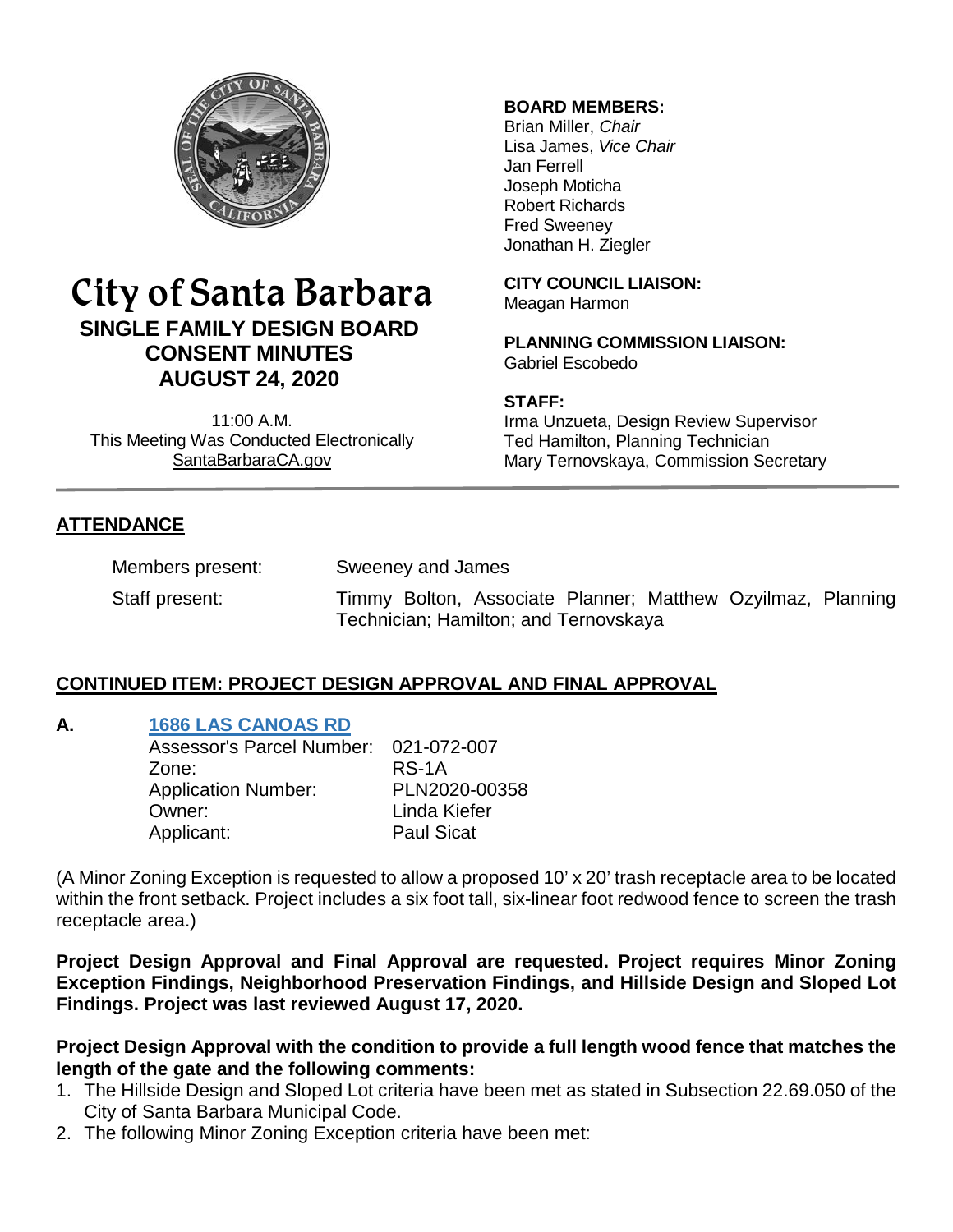- a. The granting of such exception will not be detrimental to the use and enjoyment of other properties in the neighborhood;
- b. The improvements are sited such that they minimize impact next to abutting properties;
- c. The project generally complies with applicable privacy, landscaping, noise, and lighting standards in the Single Family Design Board Good Neighbor Guidelines; and
- d. The improvement will be compatible with the existing development and character of the neighborhood.
- e. The granting of such exception will not create or exacerbate an obstruction of the necessary sightlines for the safe operation of motor vehicles.
- 3. The Neighborhood Preservation Ordinance criteria have been met as stated in Subsection 22.69.050 of the City of Santa Barbara Municipal Code.

## **CONTINUED ITEM: FINAL APPROVAL**

## **B. [1177 LAS ALTURAS RD](https://www.santabarbaraca.gov/SBdocuments/Advisory_Groups/Single_Family_Design_Board/Archive/2020_Archives/03_Architectural_Drawings/2020-08-24_August_24_2020_1177_Las_Alturas.pdf)**

| <b>Assessor's Parcel Number:</b> | 019-113-004          |
|----------------------------------|----------------------|
| Zone:                            | RS-1A                |
| <b>Application Number:</b>       | PLN2020-00084        |
| Owner:                           | Julie Asplund        |
| Applicant:                       | <b>Albert Chavez</b> |

(Proposal includes a basement addition of approximately 458 square feet and the conversion of approximately 486 square feet of non-habitable space to habitable floor area on the basement level. As part of the project, new windows and doors are proposed, along with a new 408 (approx.) square foot deck serving the basement addition. A new stairway is proposed from the new basement level deck to the existing main level deck. Project site is located in the Hillside Design District with an average slope of 31%. The proposed total of 2,918 square feet is 66% of the maximum guideline floor-to-lot area ratio (FAR).)

**Final Approval is requested. Project requires substantial conformance to the plans that received Project Design Approval on May 26, 2020. Project was last reviewed July 27, 2020.**

**Final Approval as submitted.**

## **CONTINUED ITEM: FINAL APPROVAL**

## **C. [35 LESLIE DR](https://www.santabarbaraca.gov/SBdocuments/Advisory_Groups/Single_Family_Design_Board/Archive/2020_Archives/03_Architectural_Drawings/2020-08-24_August_24_2020_35_Leslie.pdf)**

Assessor's Parcel Number: 051-352-002 Zone: RS-7.5/USS Application Number: PLN2020-00058 Owner: Hilary Stromath Applicant: Shaun Lynch

(Proposal for a 95 square foot addition to the first floor, a 519 square foot addition to the second floor, demolition of the laundry and mechanical room, alterations to the rear patio, and a new exterior heat pump. The project includes an interior remodel of the kitchen area. Project will abate violations in ZIR2018-00449. The proposed total of 1,759 square feet is 69% of the maximum required floor-to-lot area ratio (FAR).)